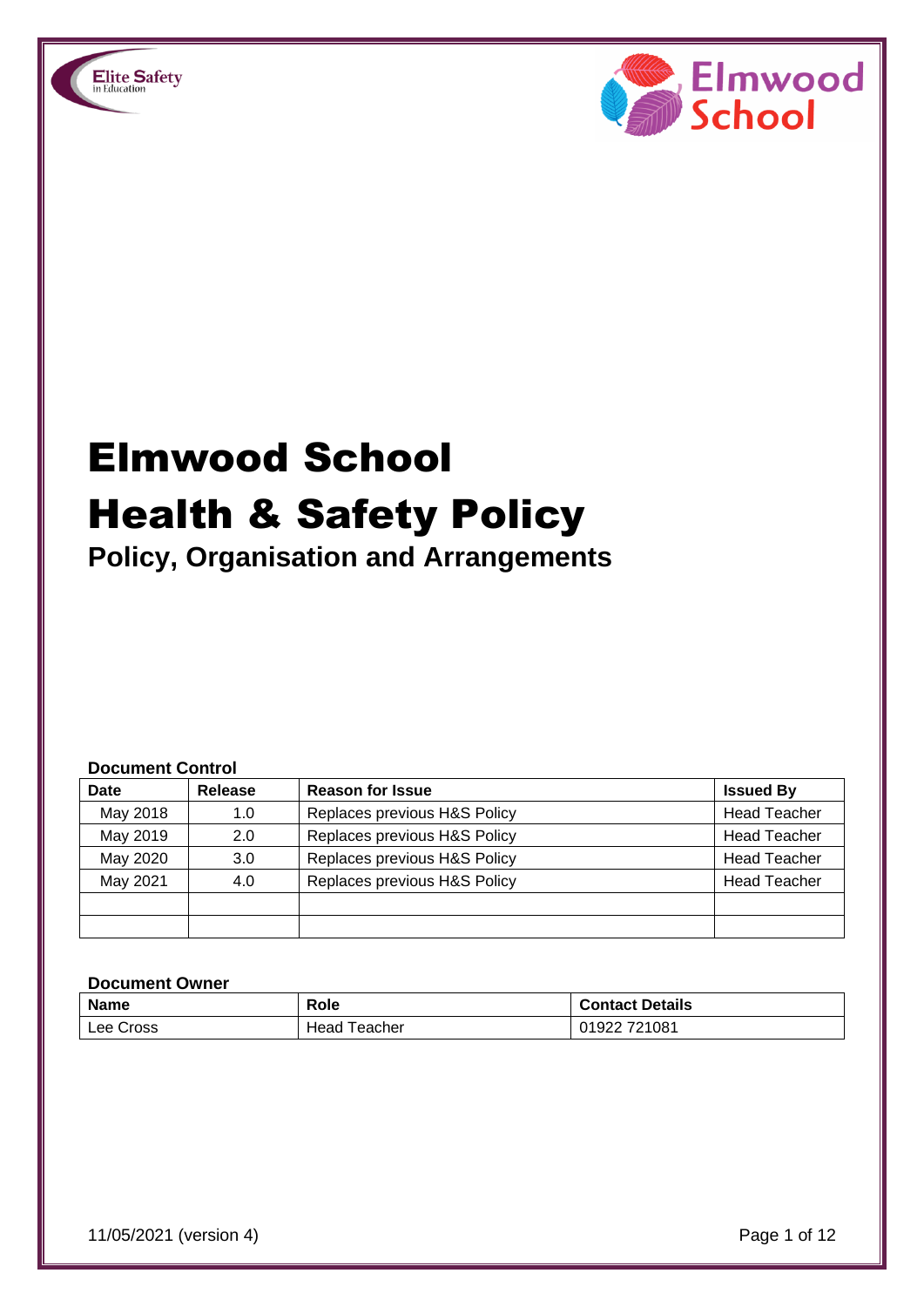## **Contents**

| Premises, Plant and Equipment - Maintenance, Servicing and Inspection 11 |  |
|--------------------------------------------------------------------------|--|
|                                                                          |  |
|                                                                          |  |
|                                                                          |  |
|                                                                          |  |
|                                                                          |  |
|                                                                          |  |
|                                                                          |  |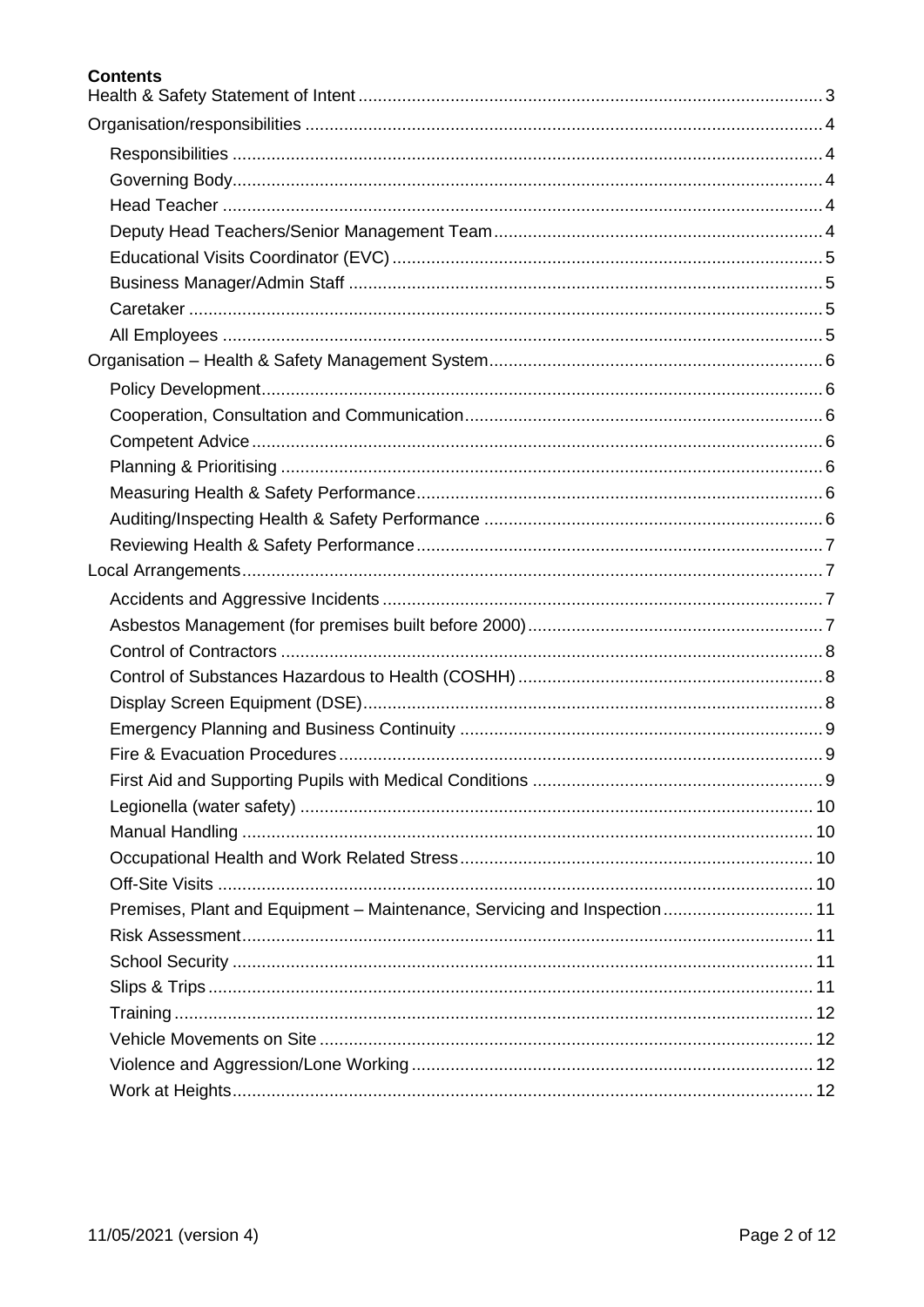# <span id="page-2-0"></span>**Health & Safety Statement of Intent**

We will meet all the requirements set out in the corporate health & safety policy and actively promote the safety and health of our school staff and students as an equal objective to our other school objectives.

We will adopt a planned and systematic approach to the local implementation of the corporate health & safety management standards through this statement of intent and we will:

- Ensure that health & safety is embedded into all our activities and that effective health & safety management systems, including a health & safety plan, are in place.
- Ensure that suitable risk assessments and controls are in place to minimise risk and to prevent accidents and cases of work-related ill health.
- Consult our employees on matters affecting their health & safety.
- Promote a positive health & safety culture where employees and their representatives are able to raise health & safety issues and are empowered to work safely.
- Provide information, instruction and supervision for employees to enable them to do their work safely.
- Ensure all employees are competent to do their tasks and are given adequate training.
- Provide and maintain safe plant & equipment and ensure that substances are handled and used safely.
- Provide an environment in which staff can work without fear of violence, intimidation or threats; and
- Regularly review our health & safety performance by monitoring and auditing.

We are committed to continuous improvement in health & safety and will develop policies, systems and procedures to achieve this aim. We are also committed to providing a safe and healthy environment for staff and pupils; this will be achieved by:

- Effective leadership by governors, the Head Teacher and senior staff.
- Participation of all employees; and
- Open and responsive communication.

The successful implementation of this policy requires total commitment at all levels. Every employee will be made aware of this statement; Hard copies will be available and electronic copies will be available on the intranet. It will be monitored and reviewed regularly and, if necessary, revised in the light of legal or organisational changes.

**Signature** 

**Signature** 

Chair of Governors

Head Teacher

**Date** 

**Date**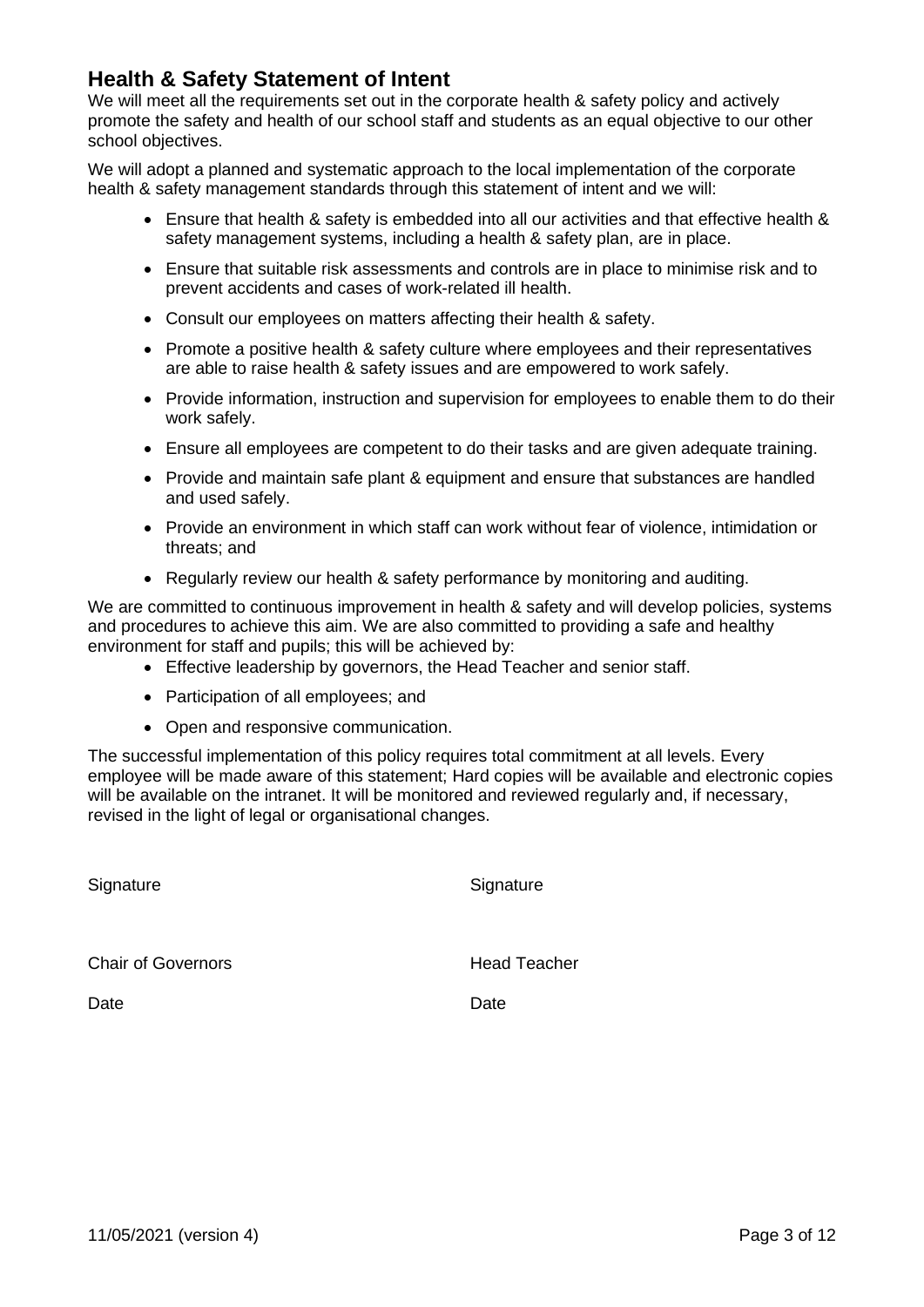# <span id="page-3-0"></span>**Organisation/responsibilities**

This section of the health & safety policy sets out lines of communication and how duties are delegated, and tasks allocated. It includes an outline of the roles of the Governors, Head Teacher and senior management team, along with more specialist roles such as Educational Visits Co-Ordinator and school Business Manager or Caretaker. It also details the role of our competent advisors - Walsall Council's health & safety team and Elite Safety in Education

In addition, it outlines the health & safety management system we have in place.

## <span id="page-3-1"></span>**Responsibilities**

## <span id="page-3-2"></span>**Governing Body**

The Governing Body will require paid officers within the school management structure to comply with the school's safety management system and be aware of their responsibilities.

Additionally, the Governing Body will:

- Show a commitment to health & safety within the school by signing the Health & Safety Statement of Intent
- Carry out health & safety self audits (including scrutiny of policies, training records, risk assessments, etc) and walkabout inspections of the school
- Monitor accident and aggressive incidents to identify issues/trends and put in place measures to reduce the number of incidents

#### <span id="page-3-3"></span>**Head Teacher**

The Head Teacher will ensure that those duties detailed in the Health & Safety Duties and Responsibilities section of the corporate health & safety policy are carried out and will ensure that relevant staff are made aware of the council's Safety Management Standards (SMS) as appropriate.

Additionally, the Head Teacher will:

- Establish health & safety objectives and develop plans to achieve them
- Ensure that appropriate resources are available to meet health & safety objectives
- Ensure that detailed local arrangements and procedures to protect the health & safety of staff, pupils and others are in place
- Ensure that suitable risk assessments and controls are in place
- Promote a positive health & safety culture and lead by example
- Ensure that there is effective health & safety communication and consultation with staff
- Monitor and review health & safety performance
- Monitor accident and aggressive incidents to identify issues/trends and put in place measures to reduce the number of incidents
- Seek professional advice as necessary

## <span id="page-3-4"></span>**Deputy Head Teachers/Senior Management Team**

The Deputy Head Teachers and Senior Management Team will support the Head Teacher and carry out the duties detailed in the Health & Safety Duties and Responsibilities section of the corporate health & safety policy.

Additionally, the Deputy Head Teachers/Senior Management Team will:

- Support the Head Teacher and carry out the duties detailed above in their absence
- Develop and implement local arrangements and procedures to protect the health & safety of staff, pupils and others
- Undertake risk assessments, as appropriate, and ensure that suitable controls are in place
- Put forward suggestions to improve health & safety controls to the Head Teacher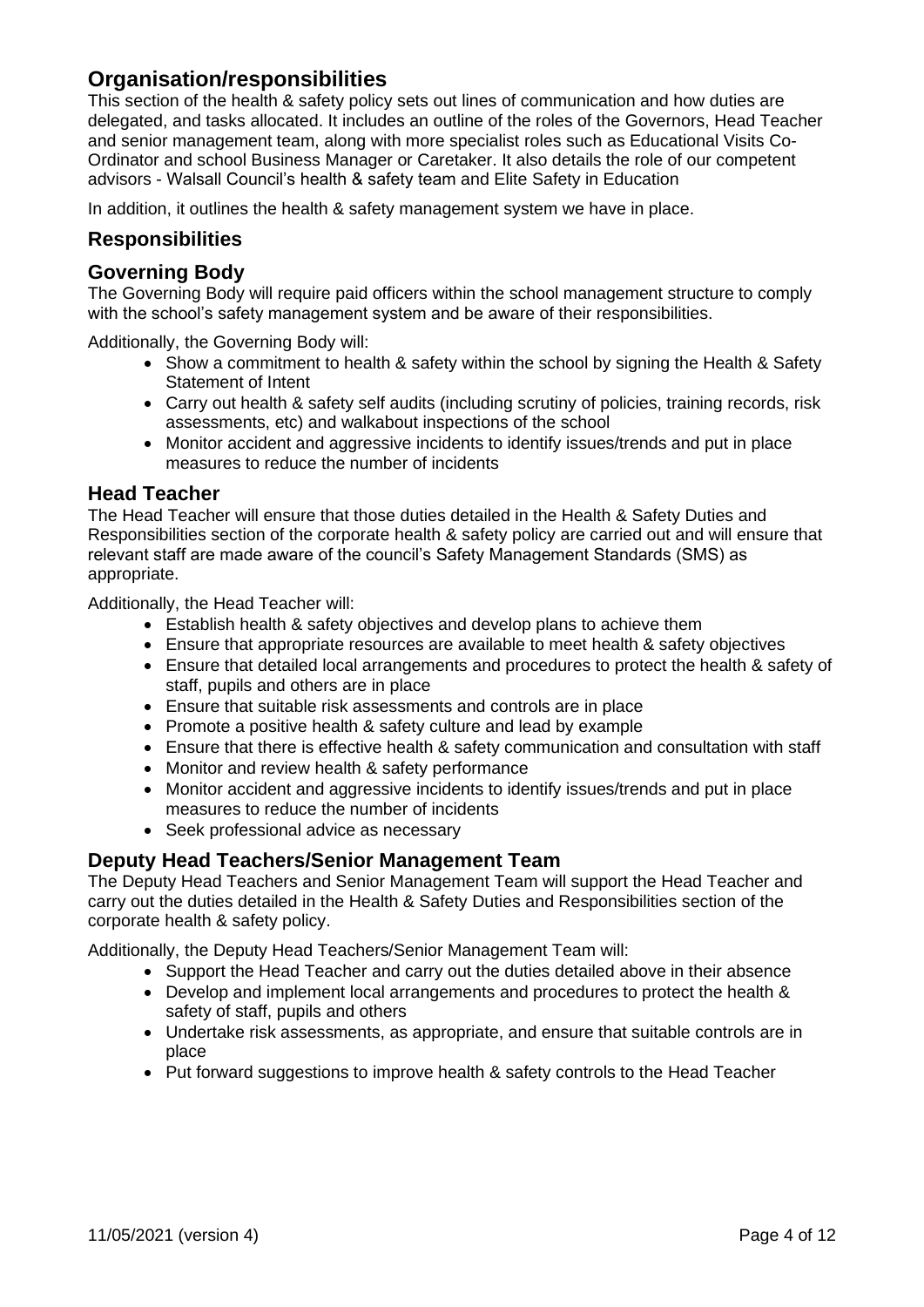# <span id="page-4-0"></span>**Educational Visits Coordinator (EVC)**

Our trained Educational Visits Coordinator (EVC) will ensure that we follow Walsall Council's offsite activities guidance. Their responsibilities include:

- Supporting the Head Teacher and Governing Body with approval decisions for offsite visits
- Informing the Head Teacher and Governing Body of all non-routine visits
- Ensuring that staff involved in educational visits are aware of their responsibilities regarding offsite visits and have ready access to the guidance and school policy
- Ensuring the competence of staff and volunteers to lead or otherwise supervise a visit
- Ensuring that emergency arrangements are in place and emergency contacts are known for each visit
- Ensuring that the Emergency Planning Unit at Walsall Council are informed of all residential or high risk activities.

## <span id="page-4-1"></span>**Business Manager/Admin Staff**

The Business Manager/Admin Staff will:

- Ensure that statutory testing of plant and equipment is carried out at the required intervals by competent contractors/persons
- Ensure that the fire logbook is completed and kept up to date
- Deal with contractors on a day to day basis
- Ensure that regular water temperature checks and other measures to control water safety are carried out.
- Ensure that regular visual checks of any asbestos containing materials are carried out.
- Ensure that funds are available to carry out any actions identified in the school's health & safety action plan.

## <span id="page-4-2"></span>**Caretaker**

The Caretaker will:

- Ensure that the fire logbook is completed and kept up to date
- Carry out daily site inspections
- Deal with contractors on a day to day basis
- Ensure the building is secured at night
- Ensure that regular visual checks of any asbestos containing materials are carried out.
- Ensure that regular water temperature checks and other measures to control water safety are carried out.
- Ensure that equipment is regularly inspected and maintained in safe working order and that any defective equipment is removed from use immediately.

## <span id="page-4-3"></span>**All Employees**

All employees will ensure that they:

- Take reasonable care of themselves this includes having a tidy and safe working area;
- Do not put their colleagues at risk;
- Co-operate with their manager on health & safety matters including attending any health & safety training appropriate to their role;
- Follow/adhere to safe working procedures including following risk assessments and using any safety equipment or personal protective equipment provided;
- Follow all verbal and written instructions they are given regarding safe working;
- Do not interfere with or misuse anything provided for health & safety purposes (guards on machines, signs on the wall, etc.); and
- Inform their manager about any health & safety problems or loss/damage to safety equipment.

In addition, they should:

- Report any accident, incident, or near miss to their manager immediately; and
- Not carry out any work unless they are competent to do so this is particularly important when dealing with dangerous equipment or hazardous chemicals.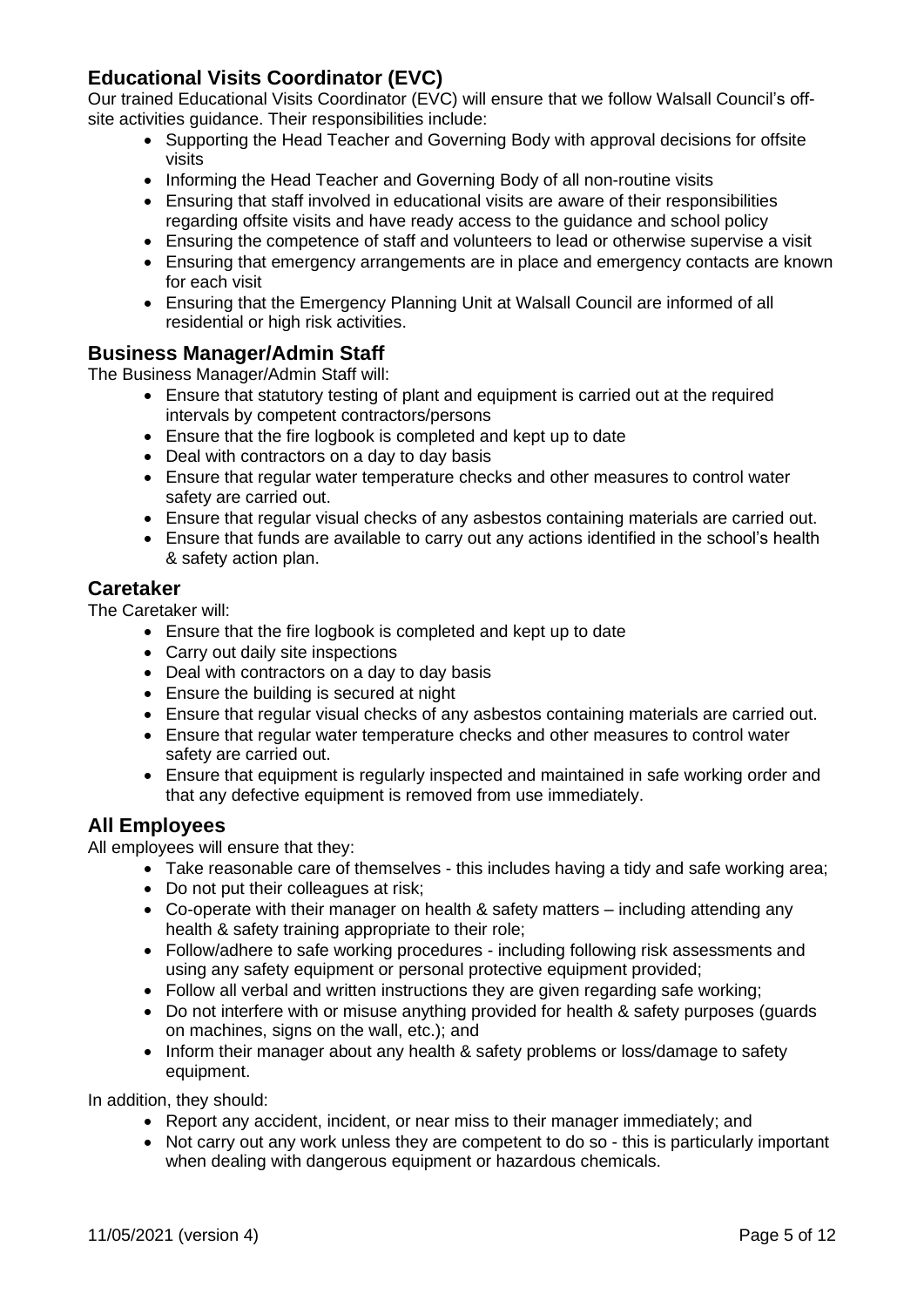# <span id="page-5-0"></span>**Organisation – Health & Safety Management System**

This section of the policy explains the school's health & safety management system.

#### <span id="page-5-1"></span>**Policy Development**

Walsall Council has a Health & Safety Policy and topic specific Safety Management Standards (SMS) that are kept under regular review. The school will ensure that we meet the requirements of the policy and standards as appropriate to the school.

In addition, we will keep our health & safety policy including organisation/responsibilities and local arrangements under regular review to ensure they remain current and effective.

All local policies and procedures, and revisions to them, will be authorised by the Head Teacher and Governing Body and will be dated to help ensure effective document control. Outdated documents will be removed from general circulation.

## <span id="page-5-2"></span>**Cooperation, Consultation and Communication**

We will consult with staff and appropriate trade unions representatives in the development and monitoring of our health & safety systems, policies, procedures and risk assessments.

Our policies, procedures and assessments will be made available to staff via the school's intranet and printed copy are also available. Staff will be made aware of any policy/assessment appropriate to their post.

Guidance for Walsall schools is also available on Walsall Link (previously The Staffroom) and council policies and SMSs are available on the council's intranet: [http://tinyurl.com/Walsall-HSandFire.](http://tinyurl.com/Walsall-HSandFire)

## <span id="page-5-3"></span>**Competent Advice**

Key health & safety competencies required within Elmwood School will be determined by use of a training matrix, provided by Walsall Council's health & safety team and adopted by the school. Staff will be trained in accordance with the matrix as appropriate.

In addition to competent, trained, school staff, we receive expert guidance and advice from Walsall Council's health & safety team.

We also use the services of Elite Safety in Education to provide documents, advice and assistance to our school.

## <span id="page-5-4"></span>**Planning & Prioritising**

We will ensure that health & safety is embedded into all our activities and that effective health & safety management systems, including a health & safety and school improvement plan, are in place.

Planning will be carried out at regular intervals and will involve objective setting, identification of expected outcomes, allocation of resources and assignment of tasks.

We will ensure that suitable risk assessments and controls are in place to minimise risk and to prevent accidents and cases of work-related ill health.

## <span id="page-5-5"></span>**Measuring Health & Safety Performance**

We will undertake a range of **active** and **reactive** monitoring of our health & safety performance.

**Active Monitoring** – will include regular inspections of the workplace/self auditing by the Governors and Senior Management Team, and Elite Safety in Education to ensure our premises and systems of work are safe.

**Reactive Monitoring** – will include regular reviews of our accident, near misses, aggressive incidents and hazard reports by the Governors and Senior Management Team, to ensure appropriate remedial action is taken to help prevent recurrence.

#### <span id="page-5-6"></span>**Auditing/Inspecting Health & Safety Performance**

As part of our active monitoring, we will carry out regular health & safety inspections/self audits in accordance with our school improvement plan.

External audits of our health & safety management systems will also be carried out periodically by Walsall Council's health & safety team and Elite Safety in Education.

11/05/2021 (version 4) Page 6 of 12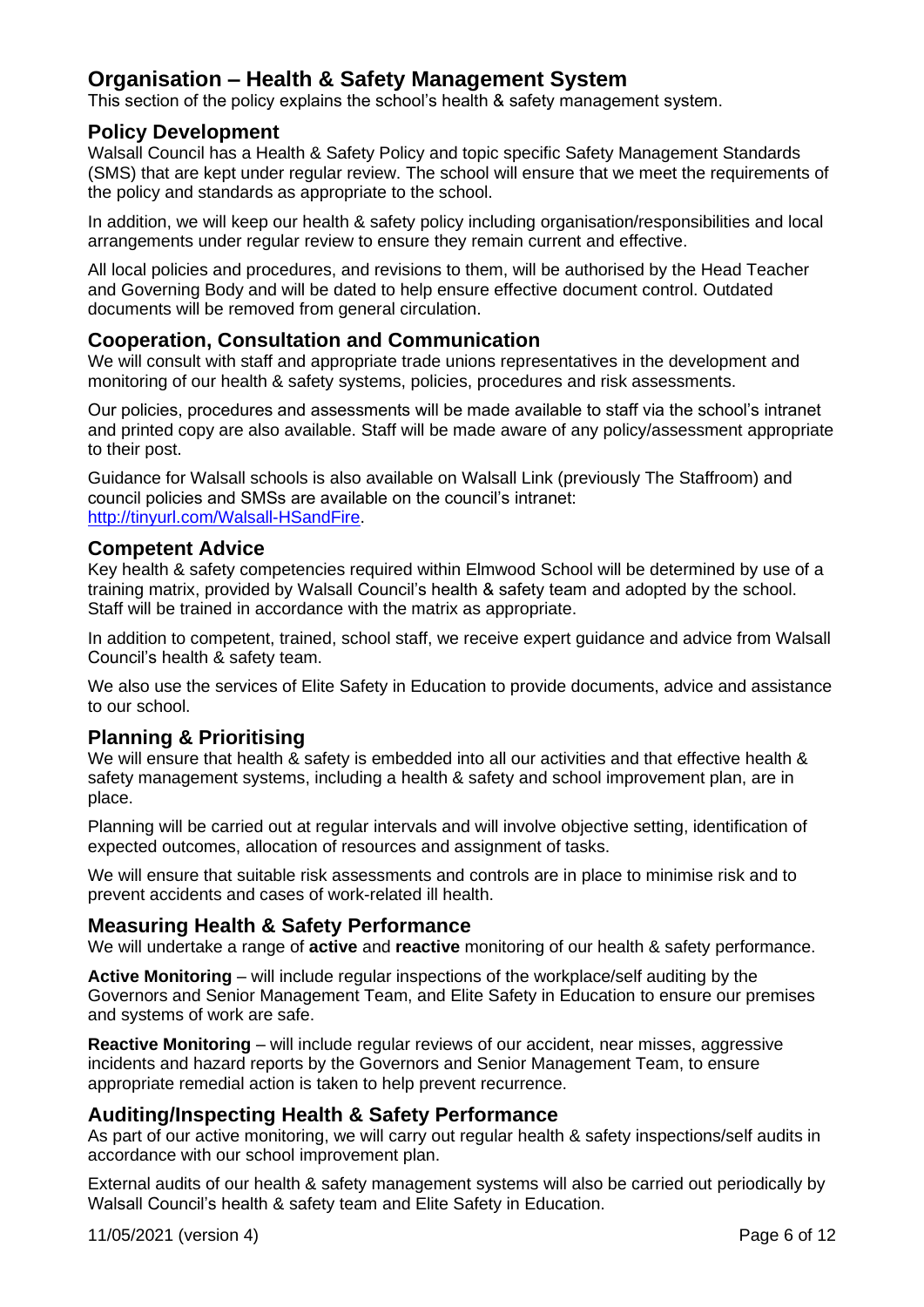## <span id="page-6-0"></span>**Reviewing Health & Safety Performance**

Our health & safety performance, including progress on our school improvement plan, active and reactive monitoring outcomes and any policy or procedure reviews will be evaluated quarterly by our Senior Management Team and Governing Body

Our school performance, including audit, training and accident/aggressive incident data will also form part of regular aggregated reports, covering all Walsall schools, produced by the council's health & safety team.

# <span id="page-6-1"></span>**Local Arrangements**

## <span id="page-6-2"></span>**Accidents and Aggressive Incidents**

- All staff are made aware of the need to report and record all accidents and aggressive incidents as part of their induction.
- Any incident subject to RIDDOR<sup>1</sup> (i.e. fatality, specified (previously major) injury, overseven-day injury, hospitalised public and specified diseases/dangerous occurrences) will be reported to HSE's Incident Contact Centre without delay. The Head Teacher is responsible for reporting all incidents subject to RIDDOR.
- Other, non-RIDDOR, incidents will also be recorded locally.
- All incidents will receive an appropriate level of investigation by staff who have attended accident reporting and investigation training.
- Serious incidents will be investigated by the Head Teacher or their nominee.
- The level of investigation and support input will be in accordance with the "Incident" Investigation Responsibilities" matrix produced by Walsall Council.
- The school follow Walsall Council's accidents/aggressive incidents guidance and send copies of any incident forms (excluding "rough and tumble" incidents) to the health & safety team at the council.
- Accident and aggressive incidents will be monitored and reported to the Governing Body each term in order to identify issues/trends and put in place measures to reduce the number of incidents.
- Additional advice and guidance regarding what is reportable under RIDDOR, along with support in investigating serious incidents is available from Walsall Council's health & safety team and Elite Safety in Education if required.

## <span id="page-6-3"></span>Asbestos Management (for premises built before 2000<sup>2</sup>)

- An Asbestos Management Survey has been carried out by a competent, asbestos surveyor and an asbestos register is in place and is held in the school office showing the location of known asbestos containing materials (ACMs). Areas that were not surveyed are presumed to contain ACMs and managed accordingly.
- The survey/register is review regularly to ensure that it has been kept up to date (e.g. when ACMs have been removed).
- A risk assessment has been carried out and an Asbestos Management Plan has been produced. ACMs in poor condition will be removed; those in good repair will be left in place and monitored for damage/deterioration by suitably trained staff. All monitoring is recorded.
- Any removal of, or work on, ACMs is carried out by licensed asbestos removal contractors, unless the work is low risk work and covered by exceptions.
- When ACMs are removed, our asbestos register is updated, and evidence of air testing is kept to show that the area was safe for reoccupation.
- Our Head Teacher has been nominated to manage any ACMs on site and has attended asbestos awareness training. Other staff who deal with ACMs or who may accidentally come into contact with them will also receive training.

<sup>1</sup> The Reporting of Injuries, Disease and Dangerous Occurrences Regulations 2013 <sup>2</sup> Delete this section if your school was built after 2000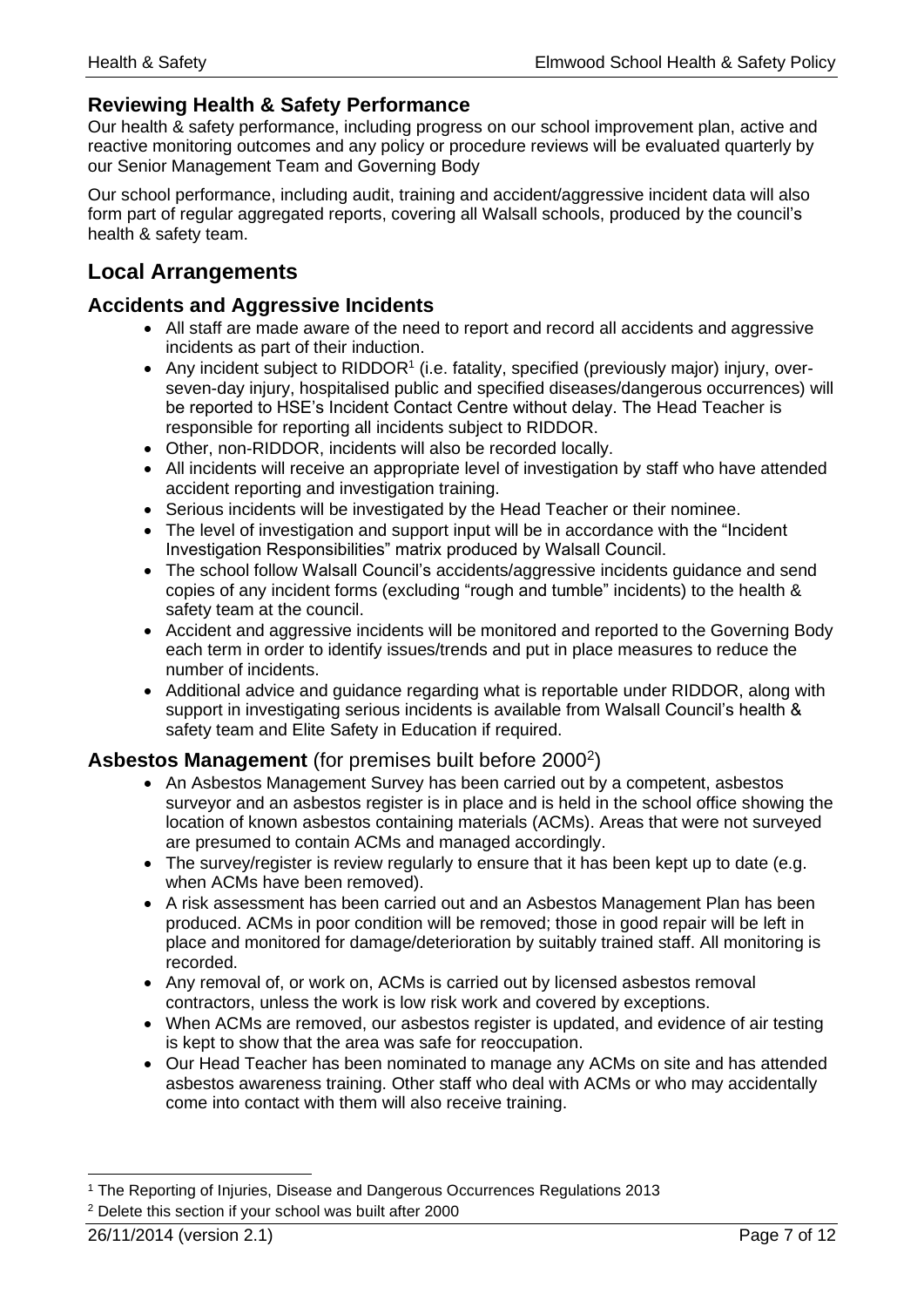- Before contractors are allowed to work on our buildings, they are made aware of any ACMs they could potentially disturb and the precautions they should follow. All liaison/sharing of information is via the Head Teacher.
- A refurbishment/demolition survey will be carried out prior to any major work, e.g. extensive refurbishment or demolition, to identify any hidden or inaccessible ACMs.
- If ACMs are accidentally damaged, we will: evacuate the area immediately; arrange for an air test to determine the level of asbestos contamination; ensure a licensed contractor carries out a thorough environmental clean of the area and removes or seals the damaged ACMs as appropriate; and arrange for further air tests after cleaning to prove the area is safe for reoccupation.

## <span id="page-7-0"></span>**Control of Contractors**

- We will ensure that any work done on our behalf by contractors is safe and does not put the health & safety of our staff or others using our premises at risk. We will also ensure that we inform contractors of any issues on site that might affect their health & safety.
- Where work is commissioned via Property Services or Property Services Contractor they will undertake health & safety checks on the contractors and monitor their performance, including supervision arrangements, on site.
- Where we commission work ourselves, we will ensure that appropriate health & safety checks on the contractors take place. This includes checks on policies, method statements and monitoring of performance, including supervision arrangements, on site.
- For projects that last more than 30 days or involve 500 person days of construction work, we will ensure that a CDM co-ordinator is appointed to advise us on health & safety issues during the design and planning phases of construction work.
- Before contractors are allowed to start on site, they must submit risk assessments and method statements for all works they will carry out. The school will carry out its own risk assessment based on the information provided.
- A Contractor Job Registration Form describing the work; materials, equipment and services to be used; hazardous operations involved; hazards on site; and general arrangements will be completed for all works carried out by contractors.
- High risk activities (e.g. hot work, work at heights) will be subject to a permit to work procedure.
- Contractors will be shown the Asbestos Register, if appropriate.
- Contractor must ensure that they share all relevant information with any sub-contractors they use.
- Regular site meetings will be held for larger projects.

## <span id="page-7-1"></span>**Control of Substances Hazardous to Health (COSHH)**

- Wherever possible, we will use non-hazardous products in school.
- All hazardous substances used in the school will have a COSHH assessment undertaken before they are brought into use.
- An audit will be carried out and an inventory kept to ensure that all hazardous substances used in the school have appropriate assessments that are reviewed regularly.
- All hazardous substances will be stored appropriately and securely when not in use.
- Staff will be informed how to use products safely and will receive training if appropriate.
- Appropriate personal protective equipment (PPE) will be provided and if the assessment indicates PPE is required, staff must use it.
- Hazardous substances used in science and design & technology are covered by assessments and model procedures provided by CLEAPSS
- Hazardous substances used by the cleaners will have assessments undertaken and will make the assessments available to the school.

## <span id="page-7-2"></span>**Display Screen Equipment (DSE)**

• A DSE assessment will be carried out for all staff who use DSE (such as desktop computers and laptops), using DSE Self Assessment pro forma.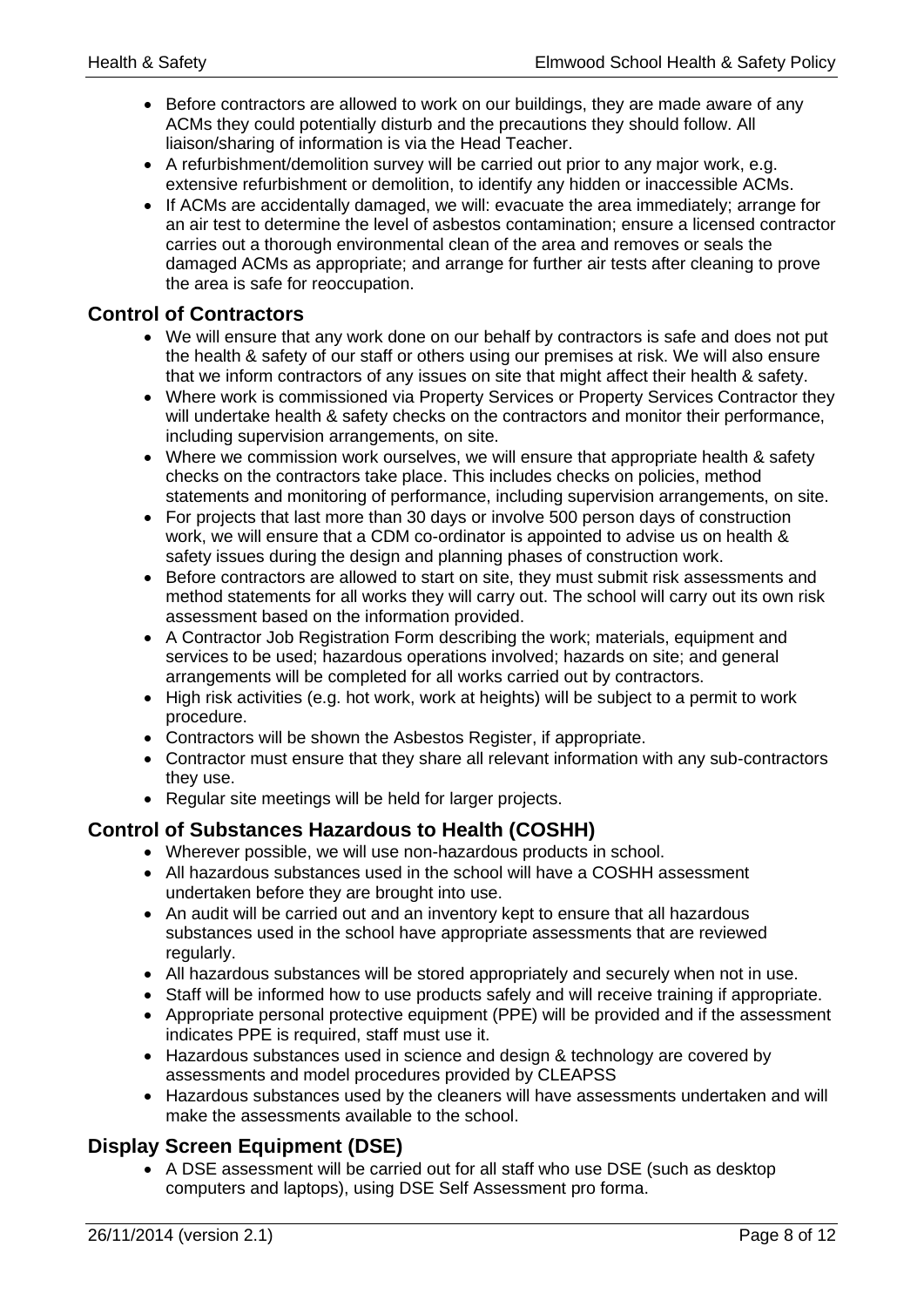- The assessment will help determine if the person is classed as a 'user' as defined by the regulations; 'users' are entitled to assistance with eye and eyesight tests and with the purchase of any spectacles required for use with DSE.
- Any problems highlighted by the assessments or eyesight tests should be brought to the attention of the user's line manager so that suitable control measures can be put in place.

## <span id="page-8-0"></span>**Emergency Planning and Business Continuity**

- The school will adapt and adopt Walsall Council's model Emergency and Business Continuity plans.
- Key management staff at the school will attend "Managing Emergencies" training provided by the Walsall Council's Resilience Unit (Emergency Planning). Key staff include: The Head Teacher.
- Regular exercises will take place to ensure that details, including contact names and numbers, within the plans are kept up-to-date.

## <span id="page-8-1"></span>**Fire & Evacuation Procedures**

- The school will ensure that a fire risk assessment is carried out on our premises by a suitably trained competent person. We currently use Walsall Council's Fire Safety Advisers.
- The assessment is located in the school office and formally reviewed every 2 years by a competent person and annually by the school.
- Any actions identified by the fire risk assessment will be addressed by an appropriate Action Plan.
- Personal emergency evacuation plans (PEEPs) will be carried out for any staff or pupils requiring one due to disability or ill health.
- In the event of a bomb threat follow the evacuation procedures for fire.
- Fire fighting equipment, fire alarms systems, emergency lighting and fire notices will be provided in accordance with the fire risk assessments.
- All checks identified by the fire risk assessment will be recorded in a Fire Log Book. In particular, there will be a weekly test of the fire alarm system and all firefighting equipment will be checked annually by a competent person.
- A Fire Evacuation Plan will be produced, and appropriate staff will be appointed and suitably briefed to act as fire marshals.
- Fire safety drills will take place at least once per term.
- All staff receive an annual fire safety briefing; new staff must be briefed as part of their induction process
- Pupils will be briefed on the evacuation procedure at the start of the school year.
- Contractors will be given information on what to do in case of fire and staff will assist visitors to exit our premises should an emergency arise.

## <span id="page-8-2"></span>**First Aid and Supporting Pupils with Medical Conditions**

- We will complete a risk assessment to determine our first aid requirements (training and equipment). Assessments will be reviewed regularly and following any serious incident.
- We will have an appropriate number of first aiders
- Assessments will ensure that we have enough trained staff available to cover offsite visits and other activities.
- Sufficient funds will be allocated to fund first aid training and any equipment required.
- A nominated person will ensure that all first aiders are suitably trained and that their certification is up to date.
- First aiders will attend initial and refresher first aid training as required.
- First aider will complete relevant documentation (e.g. incident report form, first aid record) following any first aid treatment given.
- A nominated person will ensure that the first aid boxes are appropriately stocked (as per the contents list in the box) and that the contents are in date. They will also ensure that the boxes are stored appropriately.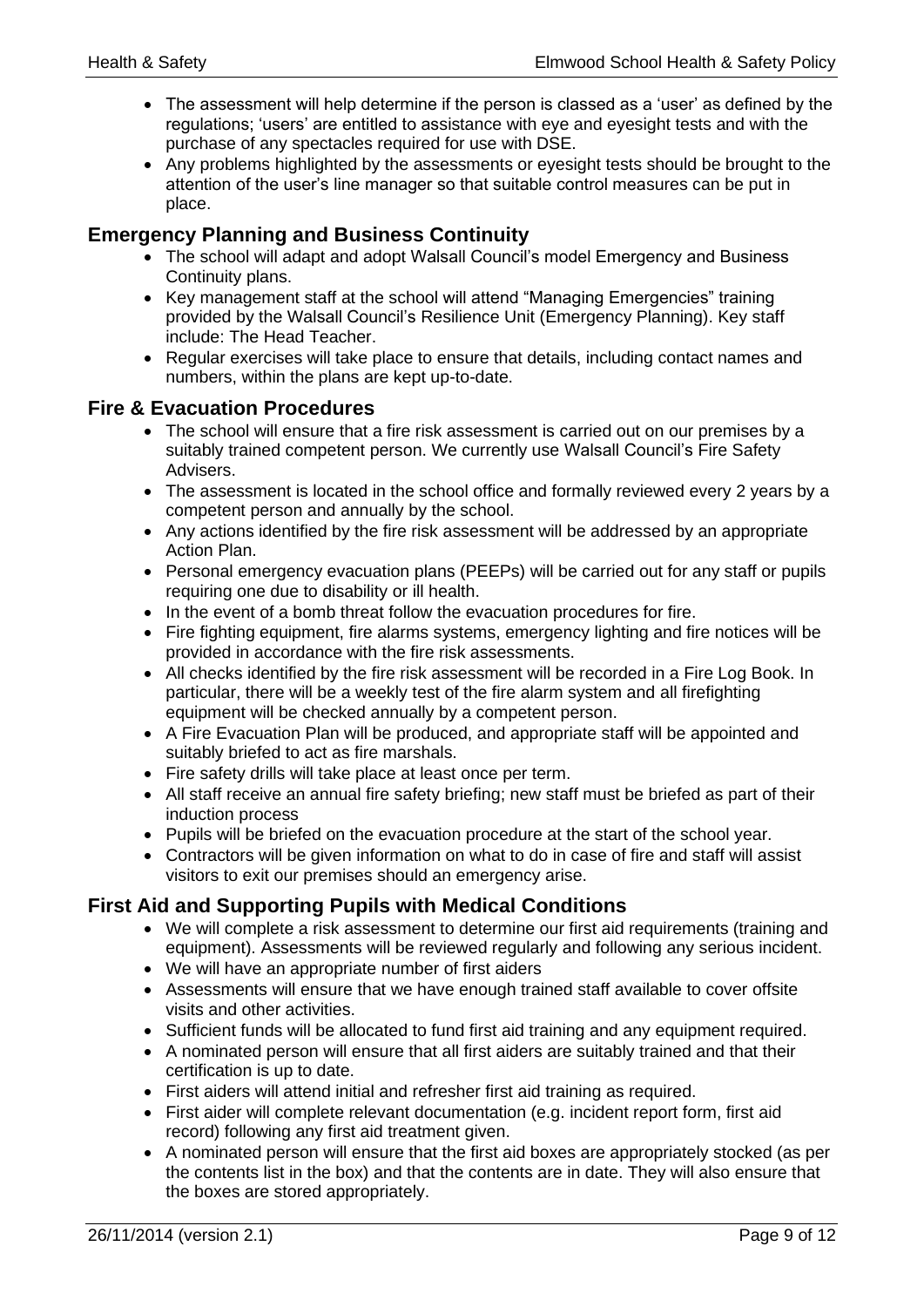- Appropriate signs will be prominently displayed around the school giving details of first aiders and the location of first aid boxes.
- All staff will make themselves familiar with details of their nearest first aider(s) and the location of first aid boxes. They must also be aware of emergency procedures and the requirement to report all incidents.
- We will follow the Department for Education statutory guidance "Supporting pupils at school with medical conditions" and produce an appropriate policy.

## <span id="page-9-0"></span>**Legionella (water safety)**

- A Legionella risk assessment has been carried out by a competent, suitably qualified contractor and will be reviewed regularly.
- Any remedial work identified by the risk assessments will be addressed.
- We have a written scheme to manage the risk from Legionella which includes the following controls:
	- Weekly flushing of little used outlets by the Caretaker.
	- Monthly temperature checks by the Contractor.
	- Annual water sampling by a competent Contractor
	- Annual service of any thermostatic mixer valves (TMVs) fitted to control scald risk.
- Appropriate staff will receive awareness training.

## <span id="page-9-1"></span>**Manual Handling**

- Wherever reasonably practicable, we will avoid the need for hazardous manual handling activities.
- Where hazardous manual handling tasks can't be avoided, we will undertake an assessment of the risk of injury.
- Controls will be put in place to reduce the risk of injury so far as is reasonably practicable.
- Handling equipment, such as trolleys and pallet/sack trucks, will be made available.
- All staff will receive manual handling awareness training.
- Staff who are required to undertake hazardous manual handling tasks will receive appropriate training.
- Staff involved in moving and handling of pupils will receive specialist training e.g. from Outreach@Lindens.

## <span id="page-9-2"></span>**Occupational Health and Work Related Stress**

- The council's Employment Assistance Programme and occupational health team. Details of these services are available on site.
- Referrals to occupational health regarding stress issues should be made as soon as possible by the employee's line manager.
- We will monitor for signs of stress (e.g. increased absenteeism) and a confidential survey of staff, using HSE's 'Indicator Tool', will be carried out regularly to help identify any work related stress issues. An action plan will be drawn up to address any issues highlighted by the survey.
- A number of initiatives are in place to address work related stress; The Head Teacher and deputy have an open door policy to discuss any issues (including home life) with staff.
- Mentoring of new staff to ensure a smooth transition into their post.
- Regular staff meetings (morning and afternoon)

## <span id="page-9-3"></span>**Off-Site Visits**

- The school will adopt Walsall Council's off-site activities guidance and will follow the procedures that form part of it.
- The school has a trained Educational Visits Coordinator (EVC) who will check all trips are conforming to the guidance and standards.
- Pre-site visits will be carried out whenever possible.
- The school will ensure that Walsall Council's Resilience Unit (Emergency Planning) is made aware of any high risk activities that are undertaken.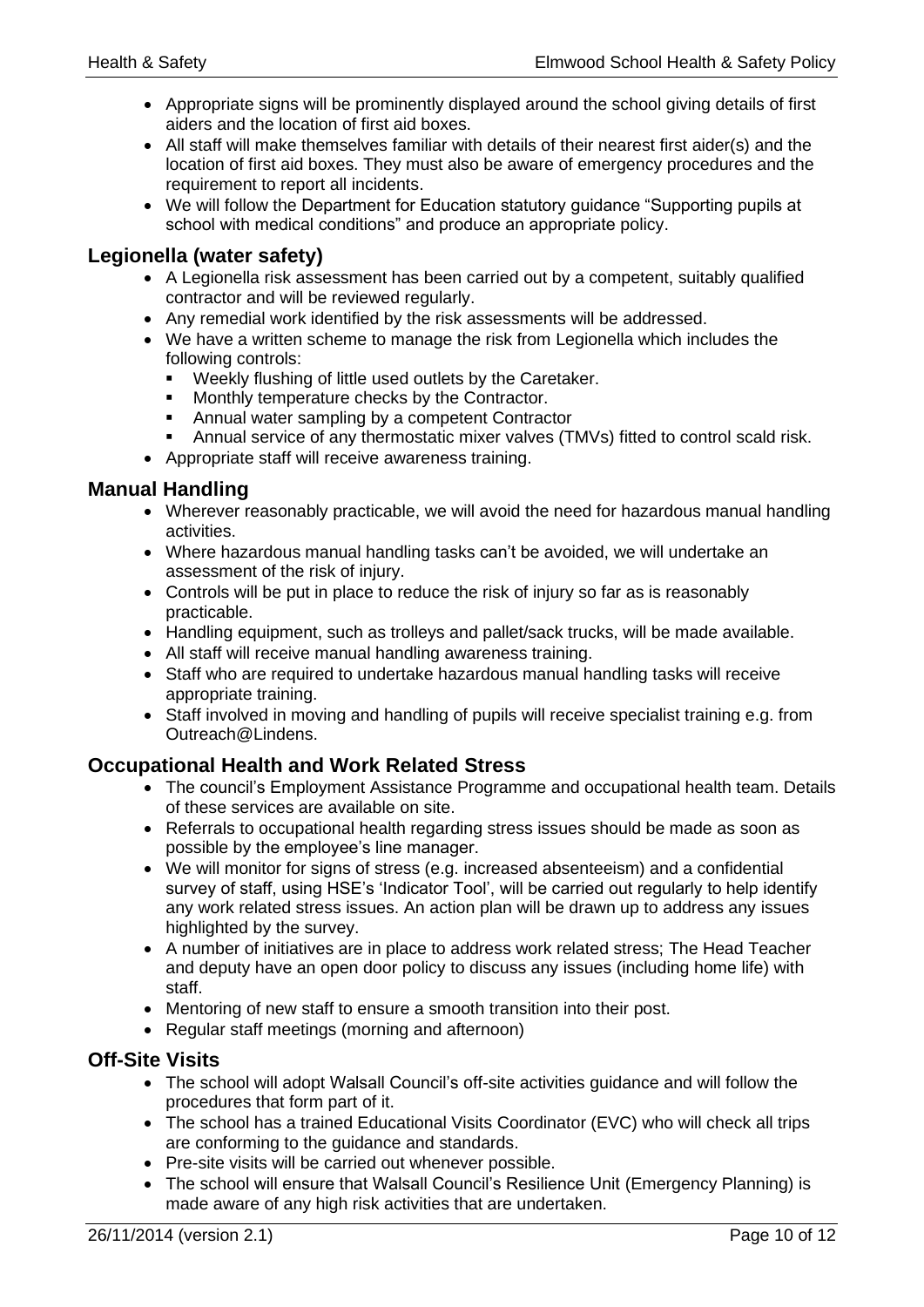See the separate Walsall Council Educational Visits Policy adopted by the school.

#### <span id="page-10-0"></span>**Premises, Plant and Equipment – Maintenance, Servicing and Inspection**

- All our plant and equipment is inspected and tested in accordance with statutory requirements and/or manufacturer's recommendations as appropriate.
- Where Walsall Council's Safety Management Standards (SMS) are more prescriptive, the school will ensure that inspection and testing takes place in line with those requirements e.g. portable appliance (PAT) testing will be carried out annually or more frequently, if the equipment suffers a lot of wear and tear, by a suitably trained person.
- Any statutory or other testing required during the year is included in the school's health & safety action plan.
- Only competent persons/contractors (e.g. Gas Safe Registered for gas appliances) will be employed to carry out inspections/servicing of our plant and equipment.
- All inspections/tests are recorded, and inspection certificates retained.
- We use a spreadsheet as a checklist/aide memoire to ensure that all necessary maintenance and formal inspections are taking place and that accurate records are being kept and are readily available. The Business Manager/Admin Staff or the Caretaker checks the spreadsheet at regular intervals to ensure that appropriate testing is carried out.
- We have a formal defect reporting procedure for staff to report defects with premises, plant or equipment. All defects/faults should be reported to the Caretaker using the logbook. The Caretaker will ensure that the fault is rectified, using approved contractors if necessary.

## <span id="page-10-1"></span>**Risk Assessment**

- Risk assessments will be carried out to identify hazards in the workplace, evaluate the risks arising from those hazards and ensure that adequate precautions are in place to minimise the risk.
- Line managers will ensure that job and task specific risk assessments are in place for existing work and will also ensure that assessments are carried out before introducing new methods of work. Staff will be made aware of any assessments that affect them.
- Assessments will be reviewed regularly, especially following changes in methods of work; before introducing new equipment; and following any accidents or other serious incidents. As a minimum, assessments will be reviewed every two years.

## <span id="page-10-2"></span>**School Security**

- The school has palisade fencing, CCTV and aggressive planting around the perimeter to deter trespassers and unwanted visitors. A contractor will carry out regular grounds maintenance to control the risk from overhanging branches, etc., that may compromise security.
- All external doors are code/key/electronically controlled.
- All visitors and contractors must press intercom button and the door will be automatically opened by the office staff once it has been established who the person or company is.
- School staff are issued with a code for entry into the school grounds.
- All visitors arriving at the school must sign in using the visitors' book and given a visitors' sticker
- DBS checks are carried out for all visitors/contractors who regularly come on to our premises and may have contact with pupils.

## <span id="page-10-3"></span>**Slips & Trips**

• Risk assessments have been undertaken to help prevent slips and trips in the school, these include controls to help reduce water and other contaminants being brought into our buildings on people's shoes and measures to effectively clean any material that gets onto our floors. They also include an assessment of floor surfacing in high risk areas such as kitchens.